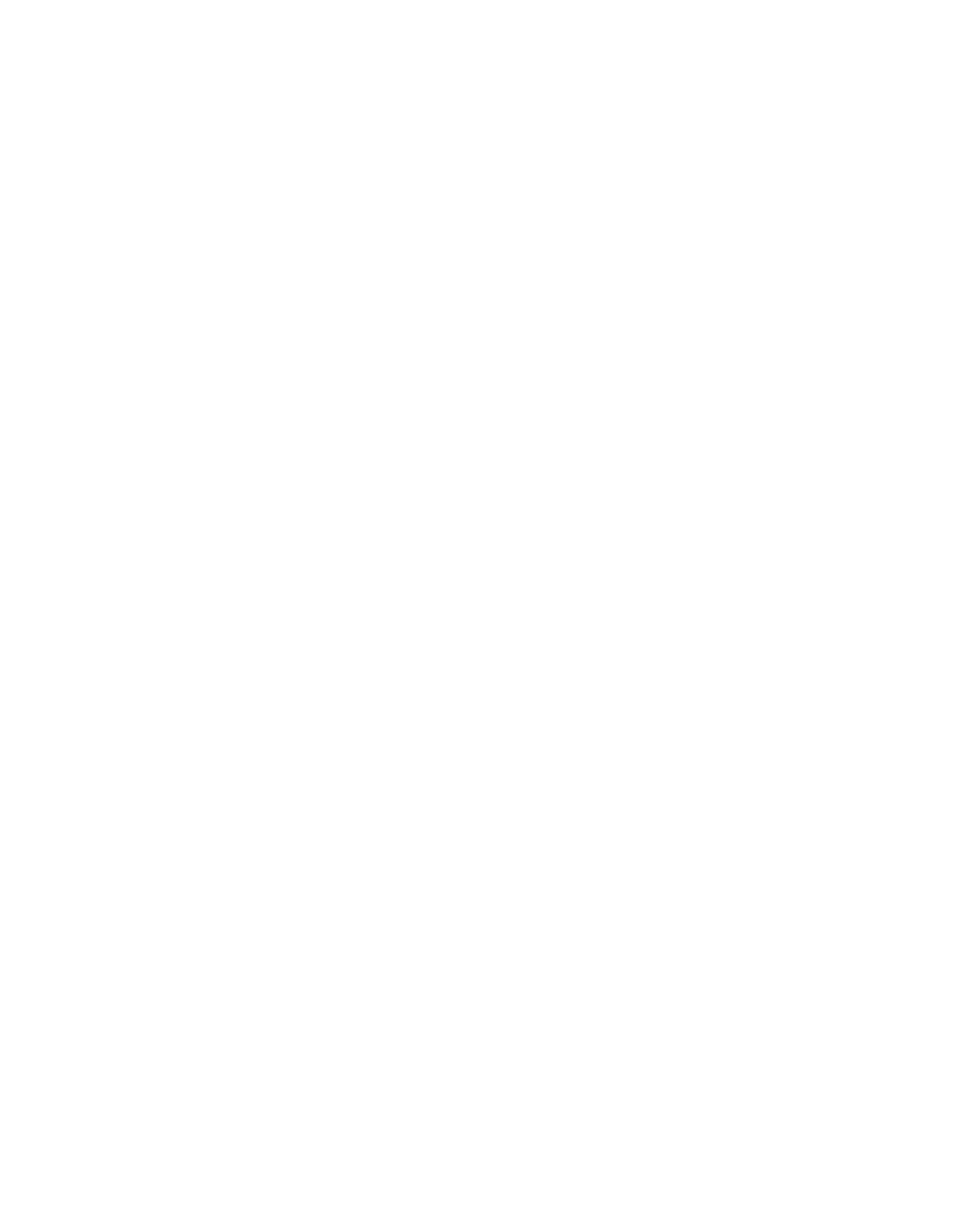# AS AN EMPLOYER OR THE REPRESENTATIVE OF A BUSINESS, YOU MAY HAVE TO COLLECT TAXES OR WITHHOLD INCOME TAX, CONTRIBUTIONS AND PREMIUMS ON OUR BEHALF AND REMIT THEM TO US.

We designed this quide to help you understand and fulfill your tax obligations.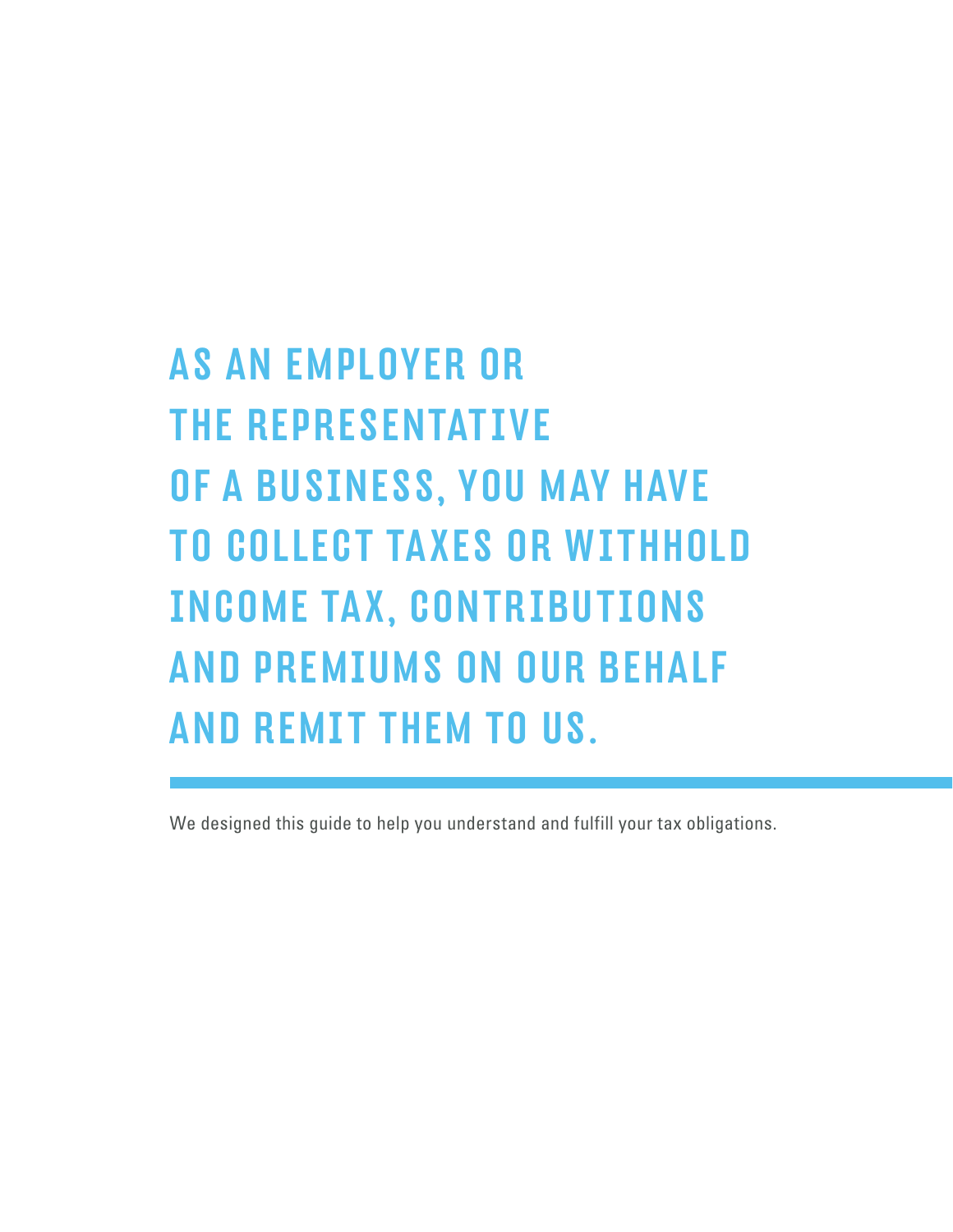This document was prepared in collaboration with the Canada Revenue Agency.<br> **Example Agency** Agency du Canada<br>
du Canada



This document is provided for information purposes only. It does not constitute a legal interpretation of the Taxation Act, the Excise Tax Act, the Act respecting the Québec sales tax or any other legislation.

ISBN 978-2-550-90368-0 (Print Version) ISBN 978-2-550-90369-7 (PDF)

Legal deposit – Bibliothèque et Archives nationales du Québec, 2021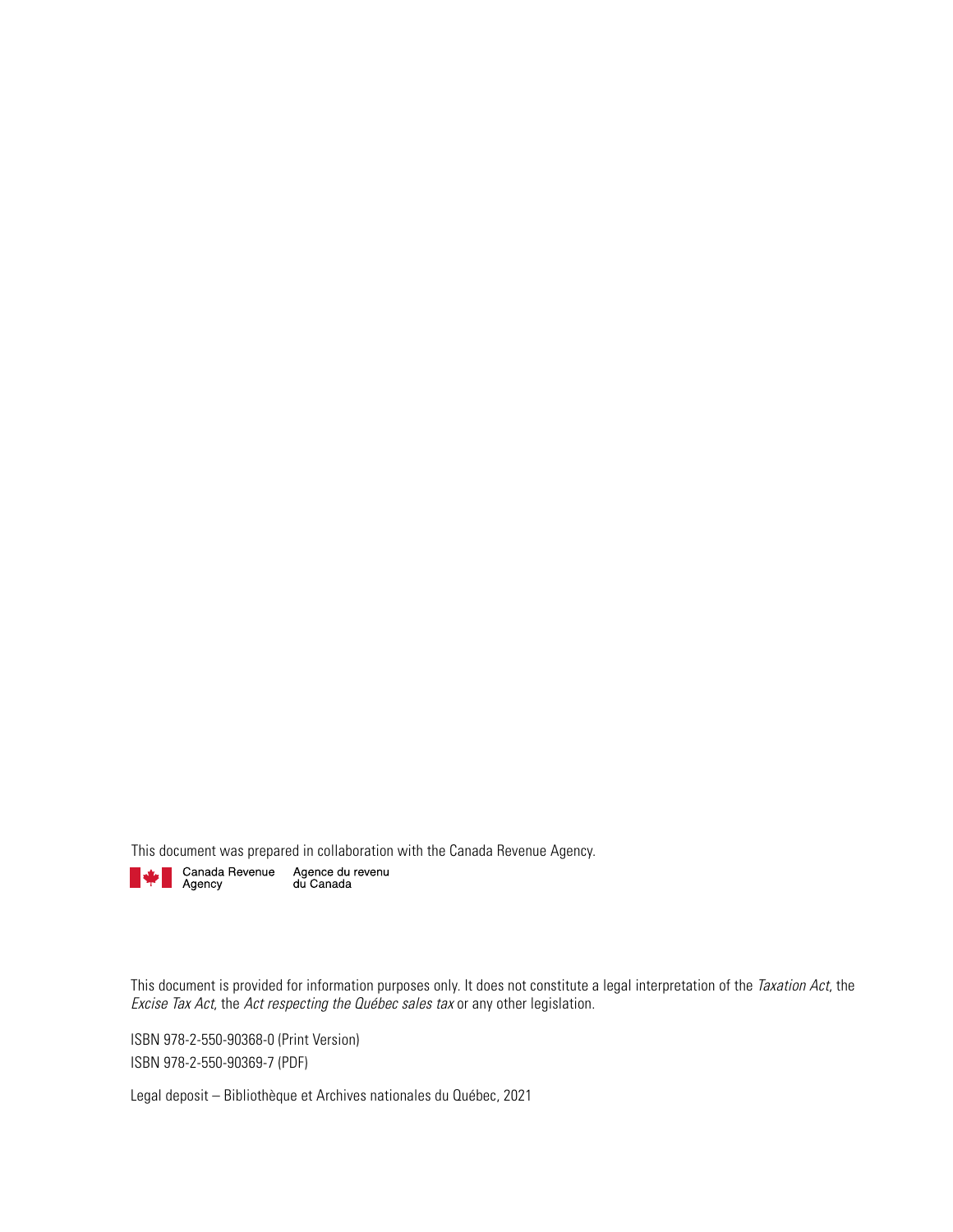# **CONTENTS**

| <b>Introduction</b>           | 6  |
|-------------------------------|----|
| <b>GST and QST</b>            | 8  |
|                               |    |
|                               |    |
|                               |    |
|                               |    |
|                               |    |
|                               |    |
| <b>Source deductions</b>      | 13 |
| <b>Corporation income tax</b> | 13 |
| Other taxes and activities    | 14 |
|                               |    |
|                               |    |
|                               |    |
|                               |    |
|                               |    |
|                               |    |
|                               |    |
|                               |    |
|                               |    |
|                               |    |
|                               |    |
|                               |    |
|                               |    |
|                               |    |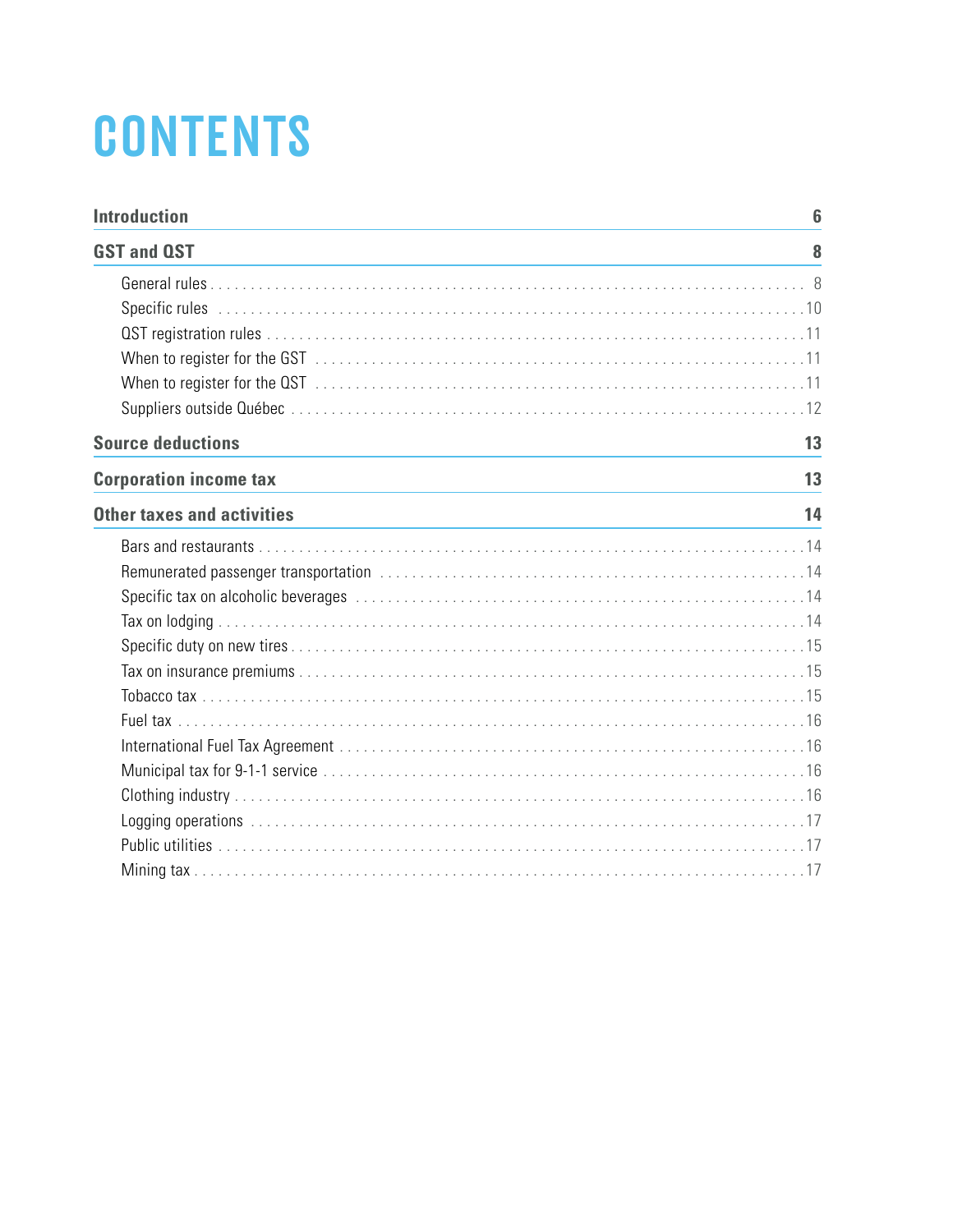# <span id="page-5-0"></span>INTRODUCTION

We collect income tax and consumption taxes owed to the Québec government. Employers and businesses act as agents and collect taxes, contributions, premiums and source deductions under various laws on our behalf. To do this, they must register for certain files.

This document contains information that will help you determine whether you must act as an agent of Revenu Québec and whether you are required to register.

The online services in My Account for businesses are designed to help you fulfill your tax obligations easily and efficiently. For example, you can use these services to consult your tax file. To register, go to our website at [revenuquebec.ca](http://www.revenuquebec.ca/en/). Our website also provides information specific to your type of business.

You can use one of the registration methods in the table on the following page to register for our files. After you have registered, we may contact you for additional information.

| Abbreviations used in this guide |                                                                              |  |  |
|----------------------------------|------------------------------------------------------------------------------|--|--|
| <b>CNESST</b>                    | Commission des normes, de l'équité, de la santé et de la sécurité du travail |  |  |
| <b>GST</b>                       | Goods and services tax                                                       |  |  |
| <b>HST</b>                       | Harmonized sales tax                                                         |  |  |
| ITC.                             | Input tax credit                                                             |  |  |
| ITR.                             | Input tax refund                                                             |  |  |
| NP <sub>0</sub>                  | Non-profit organization                                                      |  |  |
| <b>PSB</b>                       | Public service body                                                          |  |  |
| <b>QST</b>                       | Québec sales tax                                                             |  |  |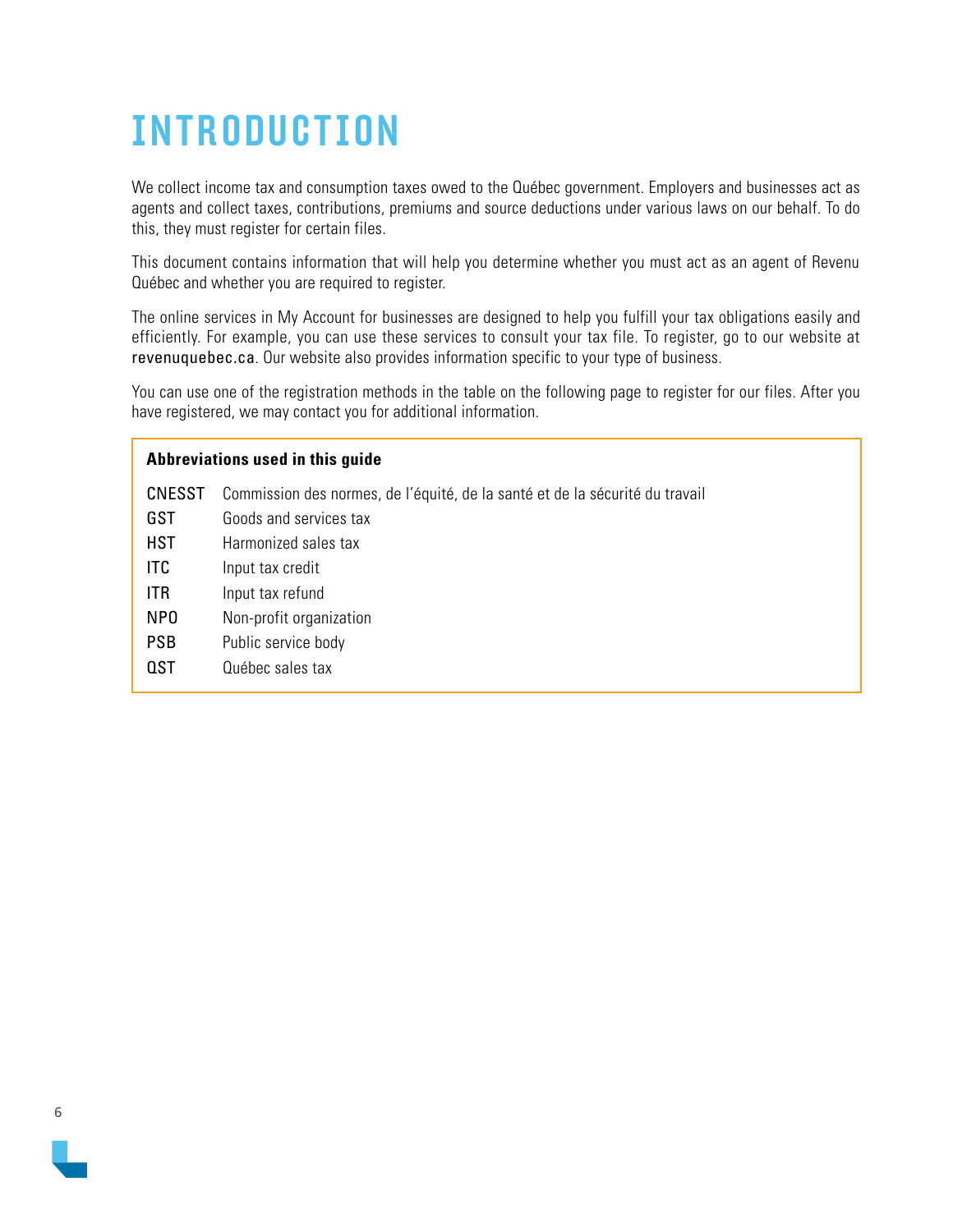|                                               | <b>Online</b><br>registration | <b>Registration</b><br>by telephone | Registration in person or by mail                        |                                |                                                                                 |
|-----------------------------------------------|-------------------------------|-------------------------------------|----------------------------------------------------------|--------------------------------|---------------------------------------------------------------------------------|
| <b>Files</b>                                  |                               |                                     | <b>Application for</b><br>Registration<br>$(LM-1-V)^{1}$ | Permit<br>Application          | Application for an<br><b>IFTA Licence and</b><br>Decals (CA-500-V) <sup>1</sup> |
| GST/HST and QST                               | Yes                           | Yes                                 | Yes                                                      | N/A                            | N/A                                                                             |
| QST (for certain suppliers<br>outside Québec) | Yes                           | No                                  | No                                                       | N/A                            | N/A                                                                             |
| Source deductions                             | Yes                           | Yes                                 | Yes                                                      | N/A                            | N/A                                                                             |
| Corporation income tax                        | Yes                           | Yes                                 | Yes                                                      | N/A                            | N/A                                                                             |
| <b>Other files and activities</b>             |                               |                                     |                                                          |                                |                                                                                 |
| Bars and restaurants                          | Yes                           | Yes                                 | Yes                                                      | N/A                            | N/A                                                                             |
| Remunerated passenger<br>transportation       | Yes                           | Yes                                 | Yes                                                      | N/A                            | N/A                                                                             |
| Specific tax on alcoholic<br>beverages        | Yes                           | Yes                                 | Yes                                                      | N/A                            | N/A                                                                             |
| Tax on lodging                                | Yes                           | Yes                                 | Yes                                                      | N/A                            | N/A                                                                             |
| Specific duty on new tires                    | Yes                           | Yes                                 | Yes                                                      | N/A                            | N/A                                                                             |
| Tax on insurance premiums                     | Yes                           | Yes                                 | Yes                                                      | N/A                            | N/A                                                                             |
| Tobacco tax                                   | <b>No</b>                     | N <sub>0</sub>                      | N <sub>0</sub>                                           | Yes<br>$TA-6.1-V$ <sup>1</sup> | N/A                                                                             |
| Fuel tax                                      | No                            | No                                  | No                                                       | Yes<br>CA-27.1-V1              | N/A                                                                             |
| International Fuel Tax<br>Agreement           | <b>No</b>                     | N <sub>o</sub>                      | No                                                       | N/A                            | Yes                                                                             |
| Municipal tax for 9-1-1 service               | Yes                           | Yes                                 | Yes                                                      | N/A                            | N/A                                                                             |
| Clothing industry                             | Yes                           | Yes                                 | Yes                                                      | N/A                            | N/A                                                                             |
| Logging operations                            | Yes                           | Yes                                 | Yes                                                      | N/A                            | N/A                                                                             |
| Public utilities                              | Yes                           | No                                  | Yes                                                      | N/A                            | N/A                                                                             |
| Mining tax                                    | Yes                           | No                                  | Yes                                                      | N/A                            | N/A                                                                             |

T.

<span id="page-6-0"></span><sup>1.</sup> You can get this form at [revenuquebec.ca](http://www.revenuquebec.ca/en/), or you can order it online or by telephone at one of the numbers on the back of this document.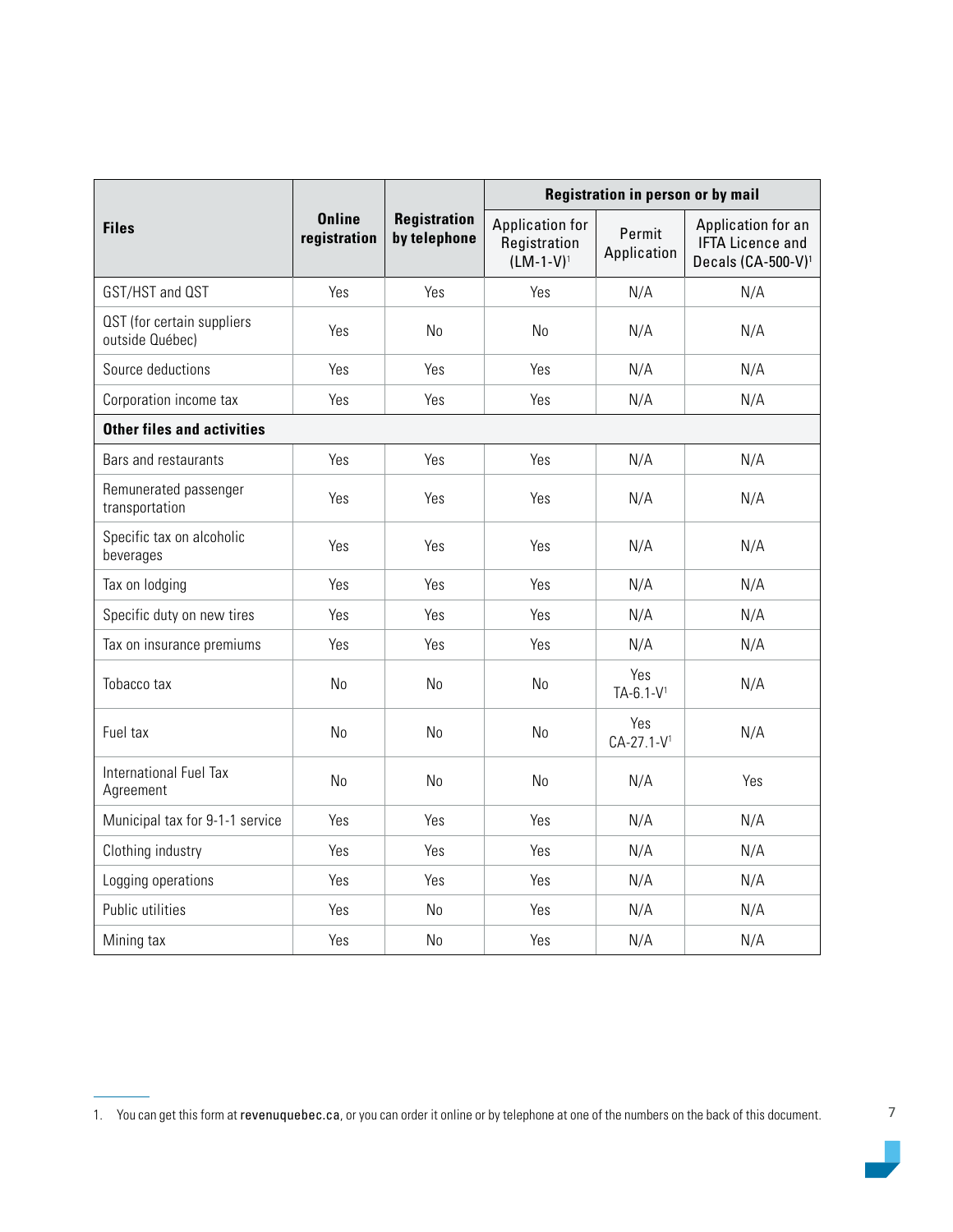# <span id="page-7-0"></span>GST AND QST

# **General rules**

Persons who carry on commercial activities in Canada must register for the GST.<sup>2</sup> Persons who carry on commercial activities in Québec must also register for the QST and collect GST and QST when these taxes apply to goods and services supplied to customers.

Under an agreement between the federal and Québec governments, we administer the GST in Québec. We therefore receive and process GST registration applications submitted by persons carrying on commercial activities in Québec whose businesses are physically located in Québec. However, registration applications for the GST and QST submitted by selected listed financial institutions are processed by the Canada Revenue Agency (CRA). For more information, see [canada.ca/gst-hst-financial-institutions](http://www.canada.ca/gst-hst-financial-institutions).

Persons registered for the GST<sup>3</sup> are automatically registered for the HST, which applies in Prince Edward Island, New Brunswick, Nova Scotia, Ontario and Newfoundland and Labrador. The HST must be collected by persons that make taxable sales in these provinces. To find out what the applicable HST rate is in each of these provinces, go to [revenuquebec.ca](http://www.revenuquebec.ca/en/).

An individual, a personal trust or a partnership made up solely of individuals that carries on a business without a reasonable expectation of profit does not carry on a commercial activity and cannot register for the GST and the QST. The same applies to most businesses that supply exempt property or services.

However, if you are a small supplier, you can decide whether or not to register for the GST and the QST. If you register, you must remain registered for at least one year. See the "Specific rules" section on page 10 for exceptions.

#### NOTE

If you are a small supplier and you choose to register for the GST and QST, you must collect the taxes and remit them to us. In addition, you can generally claim ITCs and ITRs to recover the taxes paid on goods and services acquired in the course of your commercial activities.

# **Small supplier**

You are considered a small supplier if the total taxable sales (including zero-rated sales) made worldwide by you and your associates in the course of a given calendar quarter or in the four calendar quarters preceding the given calendar quarter do not exceed \$30,000. Total taxable sales do not include amounts from GST and QST, financial services, sales of capital property and the goodwill of a business.

If the total exceeds \$30,000 in a given calendar quarter, you are no longer considered a small supplier as of the first taxable sale that causes the total of your sales to exceed \$30,000. If the total exceeds \$30,000 during the fourquarter period preceding the given calendar quarter, you are no longer considered a small supplier immediately after the end of the first calendar month following the four calendar quarters.

### NOTE

A person is usually associated with another person if one person controls the other. For example, the following persons can be associated: two corporations, an individual and a corporation, or a person and a partnership or trust.

- 2. In this document, the term "GST" is used to mean "GST/HST," unless otherwise specified.
- 3. Here, the term "GST" is used to mean GST only, not GST/HST.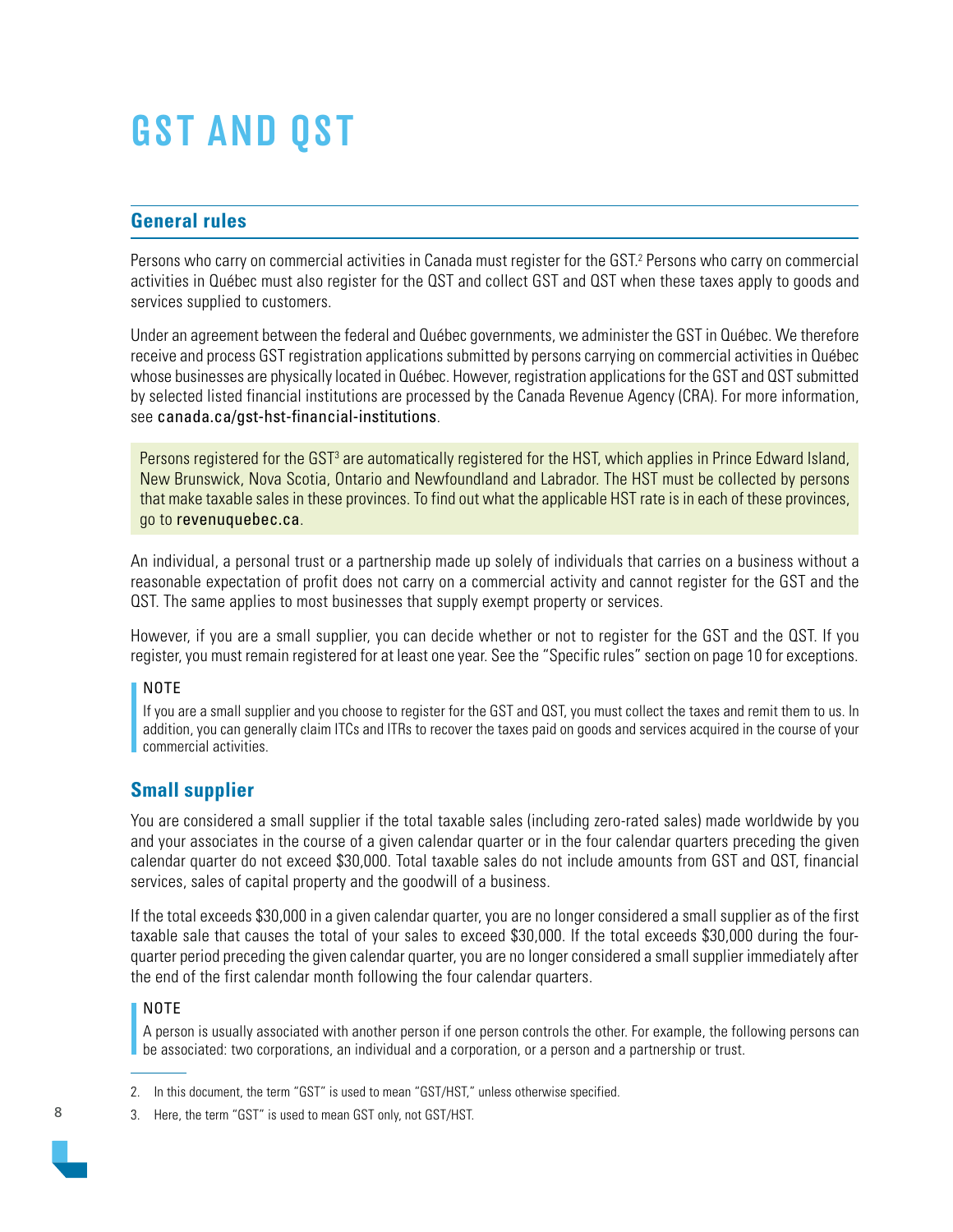In this document, we use the term "sale" rather than "supply" since goods and services are most often supplied by way of sale. A supply is the provision of a good or service by way of, for example, sale, barter transaction, exchange, transfer, lease or gift.

#### **Example 1**

The total of a business's taxable sales exceeds \$30,000 as of the first calendar quarter it begins its commercial activity.

The business is required to register for the GST and QST as soon as the total of its taxable sales exceeds \$30,000. Therefore, it must collect taxes on the sale that caused it to exceed the limit in that calendar quarter and on all subsequent sales.

#### **Example 2**

The total of a business's taxable sales made during the four calendar quarters of 2017 exceeds \$30,000. The business is no longer considered a small supplier after January 31, 2018. It is therefore required to be registered for the GST and QST as of the day it makes its first taxable sale after January 31, 2018.<sup>4</sup>

#### **Example 3**

A business makes its first taxable sales at the end of 2016. It continues its commercial activities in 2017.

|                          | <b>Taxable sales</b> |          |
|--------------------------|----------------------|----------|
|                          | 2016                 | 2017     |
| January 1 to March 31    | \$0                  | \$8,000  |
| April 1 to June 30       | \$0                  | \$11,000 |
| July 1 to September 30   | \$10,000             | \$7,500  |
| October 1 to December 31 | \$15,000             | \$8,200  |

In 2016, the total of its taxable sales is \$25,000 ( $$0 + $0 + $10,000 + $15,000$ ). However, after the first quarter of 2017, the total of its sales for the four preceding calendar quarters is \$33,000 (\$0 + \$10,000 + \$15,000 + \$8,000), which exceeds the maximum amount.

The business is therefore considered a small supplier throughout the whole first quarter of 2017 and the month following this quarter, April 2017. However, it is required to be registered for the GST and QST as of its first taxable sale after April 30, 2017.<sup>[4](#page-8-0)</sup>

<span id="page-8-0"></span><sup>4.</sup> See the sections entitled "When to register for the GST" and "When to register for the QST" on page 11 for information about the time limit for applying for registration.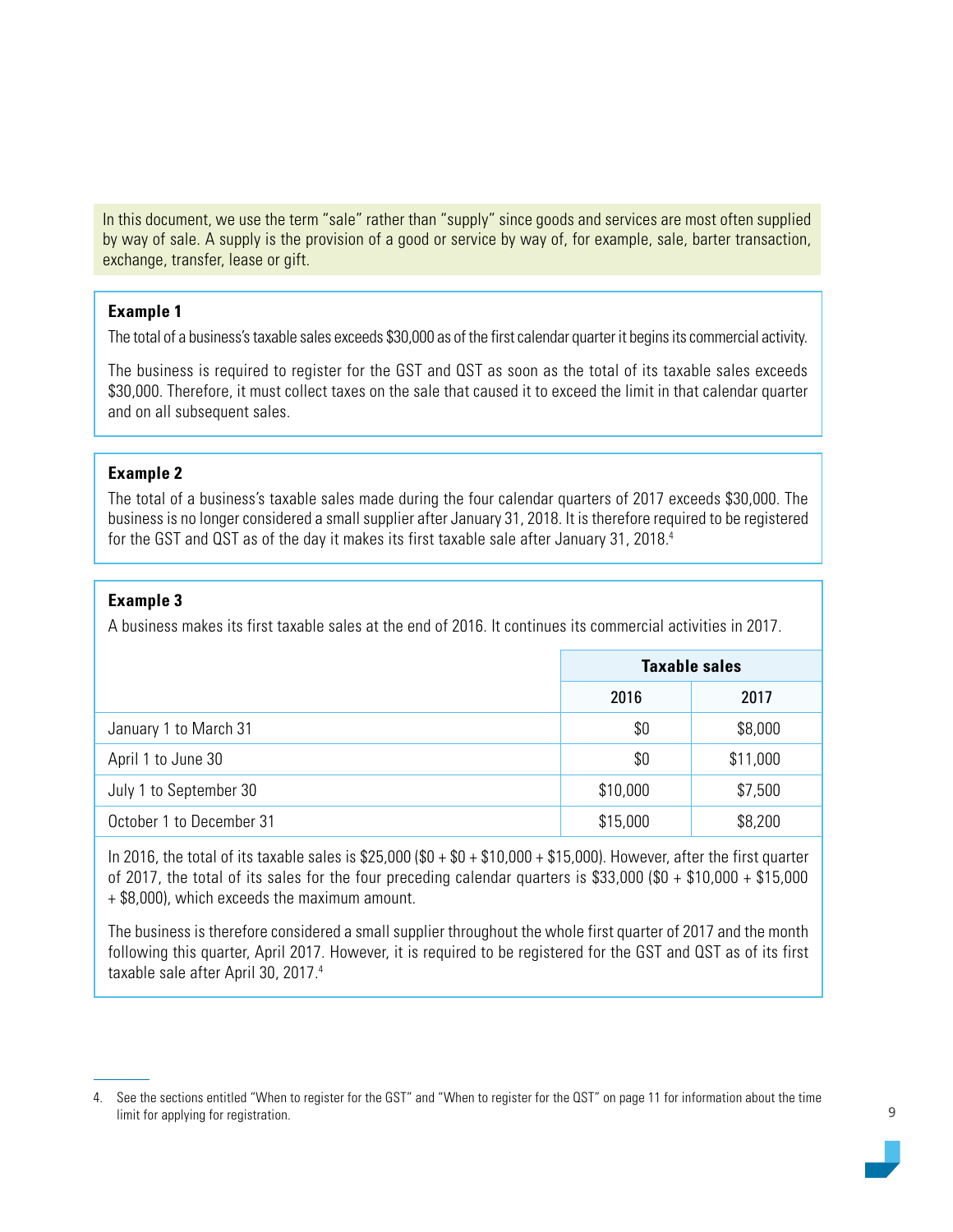<span id="page-9-0"></span>Most property and services are taxable or zero-rated (that is, taxable at 0%). In this document, the term "taxable" includes both taxable and zero-rated sales.

However, certain goods and services are exempt from GST and QST, including:

- long-term residential accommodation (at least one month of occupancy);
- most sales of residential complexes that are not new;
- most financial services;
- most healthcare, educational, childcare and legal-aid services;
- certain services supplied by governments and PSBs (municipalities, school authorities, hospital authorities, public colleges, universities, non-profit organizations and charities).

A PSB is considered to be a small supplier if the total of its taxable sales does not exceed \$50,000. A charity or a public institution<sup>5</sup> is considered to be a small supplier in the following cases:

- It is in its first fiscal year.
- It is in its second fiscal year, and its gross revenue did not exceed \$250,000 during its first fiscal year.
- It has been in operation for over two fiscal years, and its gross revenue did not exceed \$250,000 during one of the two fiscal years preceding the current fiscal year.

To calculate gross revenue, you must take into account income from all sources, such as donations, grants, and income from property, investments or businesses. You must also take into account any amount considered a capital gain or loss for the purposes of calculating income tax.

# **Specific rules**

Regardless of the annual total of your taxable sales, you must register for the GST and the QST if you:

- carry on a taxi or limousine business;
- are not resident in Québec (or in Canada, for GST purposes) and you charge admission to the public for activities or events that take place in Québec (or in Canada, for GST purposes).

You must also register if you solicit orders in Québec (or in Canada, for GST purposes) for printed material (newspapers, books, periodicals, magazines, etc.), accompanied or not by sound recordings, to be shipped by mail or courier in Québec (or in Canada, for GST purposes), unless you are considered a small supplier.



<sup>5.</sup> A registered charity within the meaning of the *Income Tax Act* and the *Taxation Act* that is a school authority, public college, university, hospital authority, or a local authority determined to be a municipality by the Minister of National Revenue or the Minister of Revenue of Québec for GST/HST or QST purposes.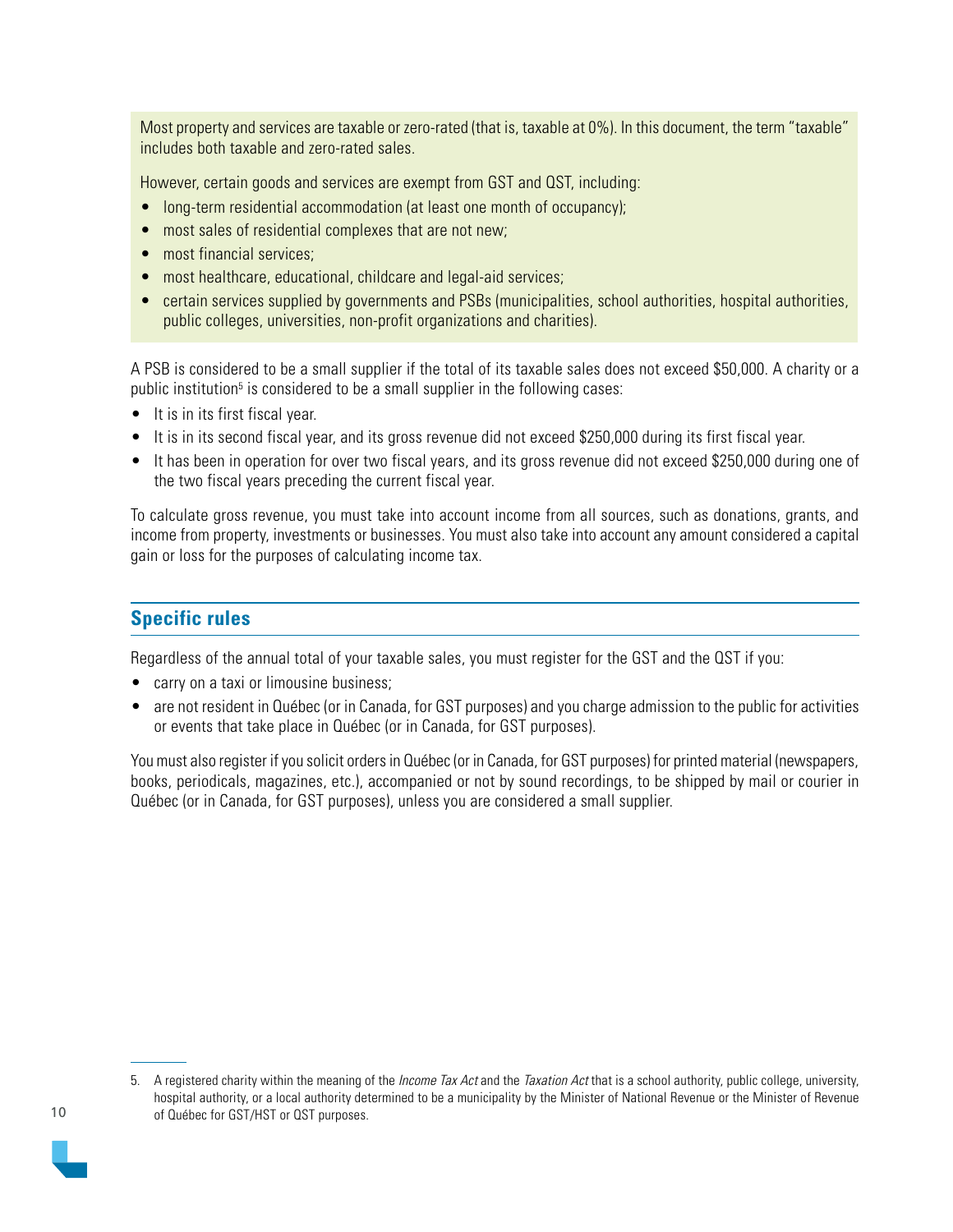# <span id="page-10-0"></span>**QST registration rules**

You must register for the QST if you are registered or are applying to register for the GST.

You must also register for the QST if you are a small supplier and you:

- sell fuel at retail;
- sell alcoholic beverages, other than as a small supplier with a reunion permit under the Act respecting liquor permits;
- sell or lease new tires:
- sell or lease new or used road vehicles, other than a road vehicle that is your capital property, for a period of 12 months or more.

You must also register for the QST if you sell tobacco at retail.

# **When to register for the GST**

You must apply for registration under the GST system before the 30th day following the day on which you make your first taxable sale in Canada, other than as a small supplier. You must collect GST as of the time you are required to be registered.

If you are not resident in Canada and you charge admission to the public, you must apply for registration before making your first taxable sale in Canada.

If you carry on a taxi business, you must apply for registration before the 30th day following the day on which you make your first taxable sale in Canada.

# **When to register for the QST**

You must apply for registration under the QST system before you make your first taxable sale in Québec, other than as a small supplier. You must collect QST as of the time you are required to be registered.

If you are a retail vendor of tobacco or fuel, a vendor of new tires, road vehicles or alcoholic beverages, or you are not resident in Québec and you charge admission to the public, you must also apply for registration before making your first taxable sale in Québec.

If you carry on a taxi business, you must apply for registration before making your first taxable sale in Québec.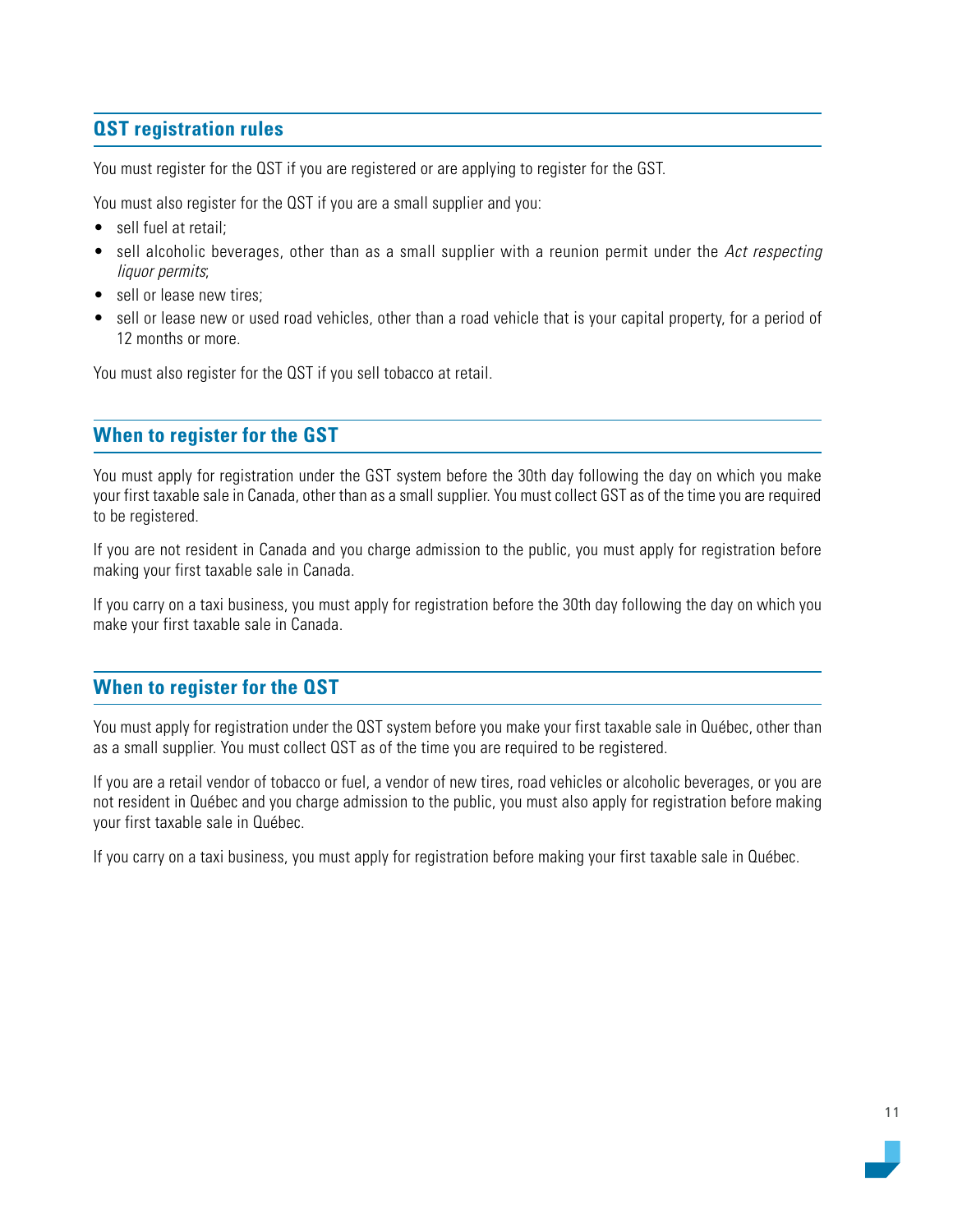# <span id="page-11-0"></span>**Suppliers outside Québec**

### **QST registration for certain suppliers outside Québec**

Certain suppliers outside Canada that are not registered for the GST are required to be registered for the QST in order to collect the QST on certain taxable supplies of incorporeal movable property or services made in Québec to consumers in Québec and remit the tax to us. Operators of certain digital platforms for the distribution of property or services who enable suppliers to make taxable supplies in Québec of incorporeal movable property or services to consumers in Québec are subject to the same requirements.

In addition, certain suppliers outside Québec that are registered for the GST are required to be registered for the QST in order to collect the QST on supplies of corporeal movable property, incorporeal movable property or services made in Québec to consumers in Québec and remit the tax to us. Operators of certain digital platforms for the distribution of property or services who enable suppliers to make taxable supplies in Québec of incorporeal movable property or services to consumers in Québec are subject to the same requirements.

If you are in one of these situations, you may have to register for the QST using the registration service reserved for suppliers outside Québec. For more information, go to [revenuquebec.ca](http://www.revenuquebec.ca/en/).

However, if you are a supplier outside Québec who is required to register for the QST using the registration service reserved for suppliers outside Québec, you may elect to register for the QST in one of the usual ways. You must:

- meet the requirements for optional registration for the QST;
- register for the GST; and
- give and thereafter maintain security of a value and in a form satisfactory to us.

#### NOTE

For registration for the QST to be optional, a supplier outside Québec must, in the ordinary course of carrying on business outside Québec:

- regularly solicit orders for the supply of corporeal movable property for shipping or delivery in Québec; or
- have entered into an agreement for the supply of:
	- services to be performed in Québec,
	- incorporeal movable property to be used in Québec, or
	- incorporeal movable property that relates to an immovable situated in Québec, corporeal movable property ordinarily located in Québec or services to be performed in Québec.

### **Other suppliers outside Québec**

If you are a supplier outside Québec, but your situation does not correspond to those mentioned above, contact us at one of the numbers given on the back of this document.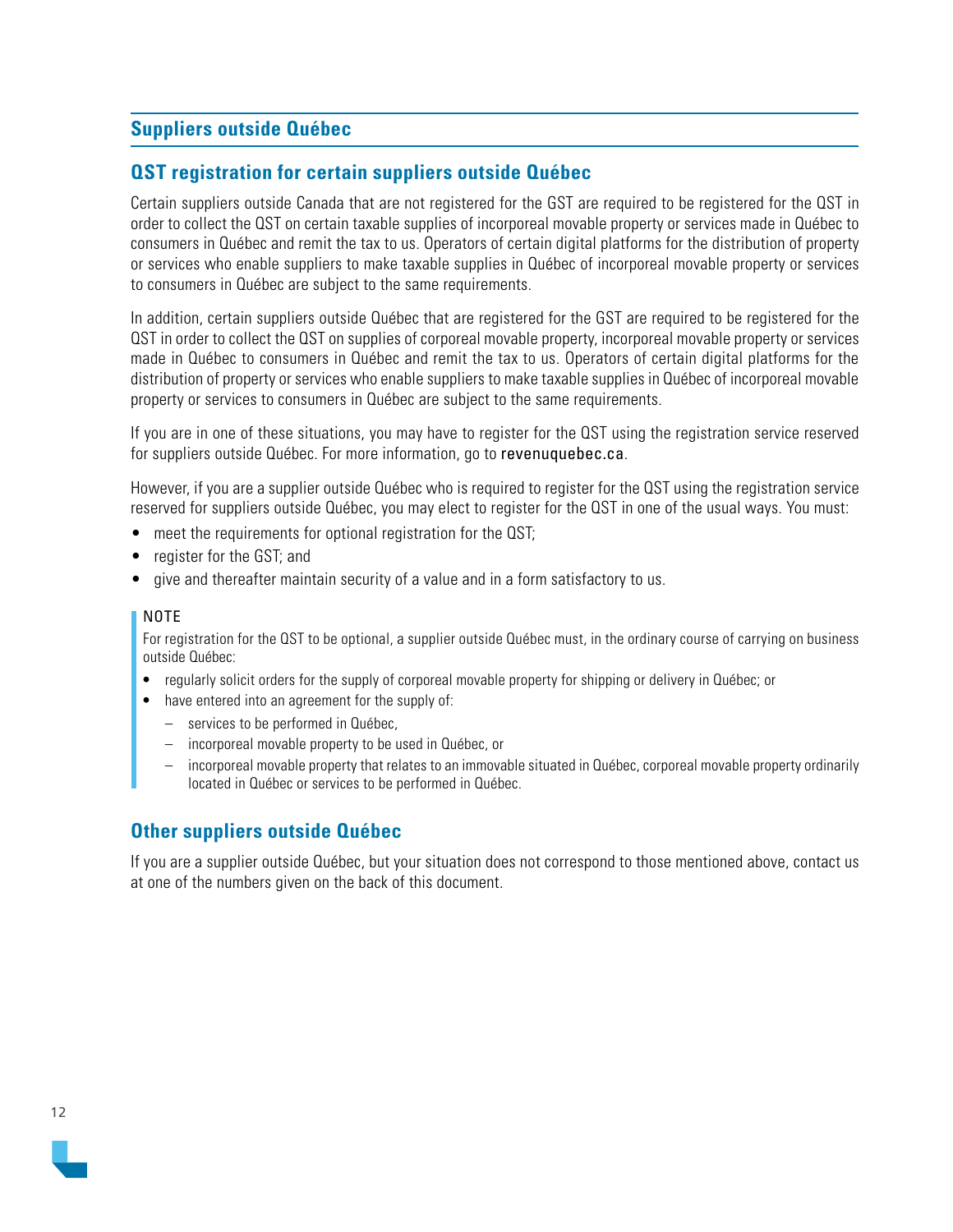# <span id="page-12-0"></span>SOURCE DEDUCTIONS

If you are an employer, we assign you a number that confirms your registration for source deductions when you apply for registration or make a first payment to Revenu Québec as a new employer.

If you pay salaries, wages or remuneration, you must:

- make source deductions of Québec income tax, Québec Pension Plan contributions and Québec parental insurance plan premiums;
- remit the amounts withheld to us:
- remit to us your Québec parental insurance plan premiums, your employer contributions to the Québec Pension Plan and the health services fund, your contribution related to labour standards and, where applicable, your contribution to the Workforce Skills Development and Recognition Fund;
- complete and send us the RL slips and the Summary of Source Deductions and Employer Contributions (RLZ-1.S-V).

#### NOTE

If you are an employer and you do not have an establishment in Québec, the above obligations do not apply to you, and you are not required to register for source deductions.

# **Periodic CNESST payments (relating to occupational health and safety)**

You must make periodic CNESST payments (relating to occupational health and safety) to Revenu Québec at the same time and in the same way as your source deductions and employer contributions. For more information, see the CNESST website at [cnesst.gouv.qc.ca](https://www.cnesst.gouv.qc.ca/en).

# CORPORATION INCOME TAX

If your business is a corporation, we assign you a number for income tax purposes. We assign this number when you register for corporation income tax or with the enterprise register if the business has a Québec charter. Otherwise, we assign the number when you file your first corporation income tax return. The number facilitates the processing of the income tax return that all corporations carrying on a business in Québec are required to file.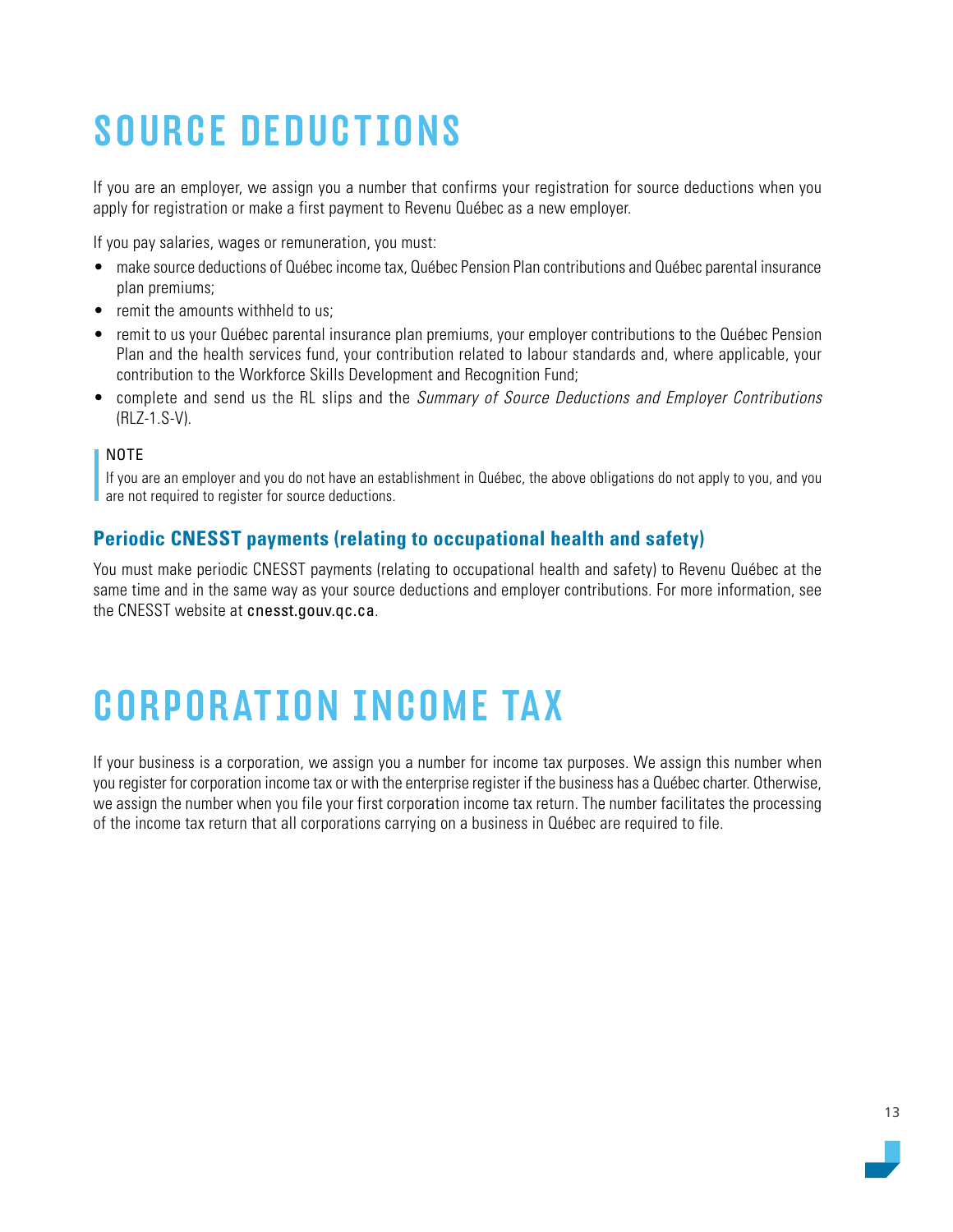# <span id="page-13-0"></span>OTHER TAXES AND ACTIVITIES

# **Bars and restaurants**

If you operate a bar or restaurant establishment, you must notify us when you apply for registration. You are subject to the mandatory billing measures, which means you must provide bills to your customers. If you are registered for the QST, you must produce the bills using a sales recording module (SRM).

For more information about your obligations, see Mandatory Billing Information: Bars and Restaurants (IN-575-V).

### **Remunerated passenger transportation**

If you operate a taxi business, you must notify us when you apply for registration. If you are already registered with us and you are starting a taxi business, you must notify us. In addition, you are subject to the mandatory billing measures in the remunerated passenger transportation sector and therefore must use a certified sales recording system (SRS) to both produce a bill containing prescribed information for each customer and send the prescribed information to us.

For more information about your obligations, see Mandatory Billing Information: Remunerated Passenger Transportation (IN-575.TR-V).

# **Specific tax on alcoholic beverages**

If you produce, sell or import wine, beer, cider or any other alcoholic beverage, you must notify us. To carry on this type of activity, you must generally be registered for the GST and the QST.

For more information about the tax, see Consumption Taxes and Producers of Alcoholic Beverages (IN-263-V).

# **Tax on lodging**

You are required to collect the tax on lodging if you operate an establishment subject to the tax on lodging located in a tourism region<sup>6</sup> in which this tax applies. You must apply for registration before you collect this tax for the first time. You need register only once for all of your establishments, even if they are located in more than one tourism region, but you must give their locations when you register.

You must also register for the tax on lodging if you operate a digital accommodation platform and you receive consideration for the rental of an accommodation unit in an establishment subject to the tax on lodging.

If the operator of the digital accommodation platform through which you offer accommodation units for rent is not registered for the tax on lodging or if the operator is registered, but does not receive all the consideration for the rental of these units, you must register for the tax on lodging.

6. A list of tourism regions in which the tax applies is available at [revenuquebec.ca](http://www.revenuquebec.ca/en/).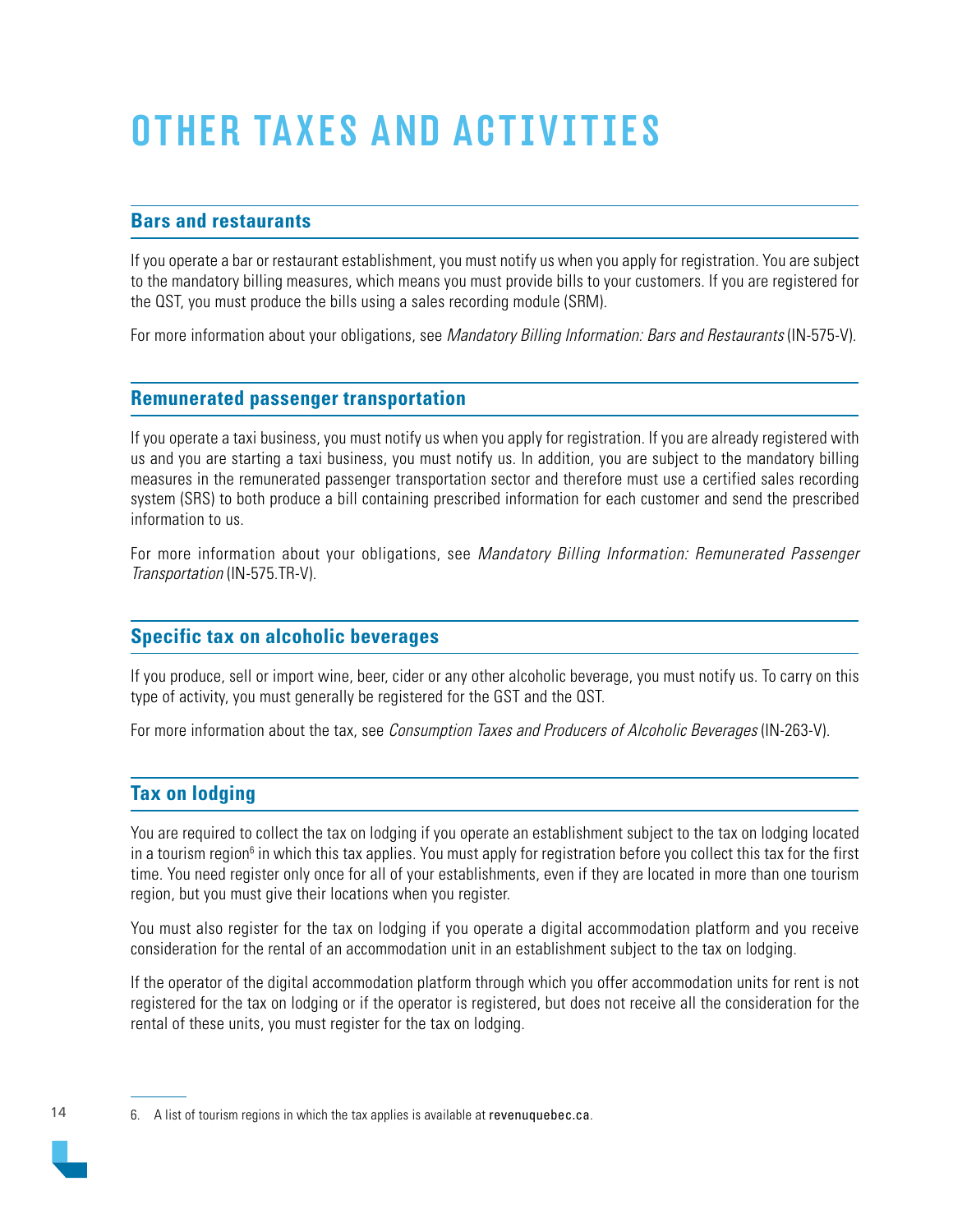<span id="page-14-0"></span>However, if you offer accommodation units for rent only through a digital accommodation platform operated by a person registered for the tax on lodging and this person receives all the consideration for the rental of these units, you are not required to register for the tax on lodging.

For more information about the tax, see Tax on Lodging (IN-260-V) or go to [revenuquebec.ca](https://www.revenuquebec.ca/en).

### **Specific duty on new tires**

You are required to collect the specific duty on new tires if you lease or sell new tires<sup>7</sup> at retail, if you sell road vehicles equipped with new tires at retail, or if you lease, on a long-term basis, road vehicles equipped with new tires. You must notify us before collecting the duty for the first time.

For more information, go to [revenuquebec.ca](http://www.revenuquebec.ca/en/).

### **Tax on insurance premiums**

If, in the course of your commercial activities, you collect insurance premiums that are subject to the tax on insurance premiums, you are required to collect the tax. You may also be required to register for the tax on insurance premiums. To find out whether you must register, call us at one of the numbers on the back of this document. If you are required to register for the tax, file your registration application before collecting the tax on insurance premiums for the first time.

For more information about the tax, go to [revenuquebec.ca](http://www.revenuquebec.ca/en/).

### **Tobacco tax**

If you sell tobacco at retail, you must register for the QST. If you are already registered and you are starting to make retail sales of tobacco, you must notify us.

If you are a collection officer, an importer, a manufacturer, a storer or a carrier of tobacco, you must notify us and you must hold a permit for each activity carried on in Québec. If you are in possession of tobacco manufacturing equipment, you must hold a manufacturer's permit. The same requirement applies if you bring tobacco manufacturing equipment into Québec or cause such equipment to be brought into Québec.

For more information about the tax, see An Overview of the Tobacco Tax Act (IN-219-V).

<sup>7.</sup> New tires are subject to the duty if they have a rim diameter not exceeding 62.23 cm (24.5 in.) and an overall diameter not exceeding 123.19 cm (48.5 in.).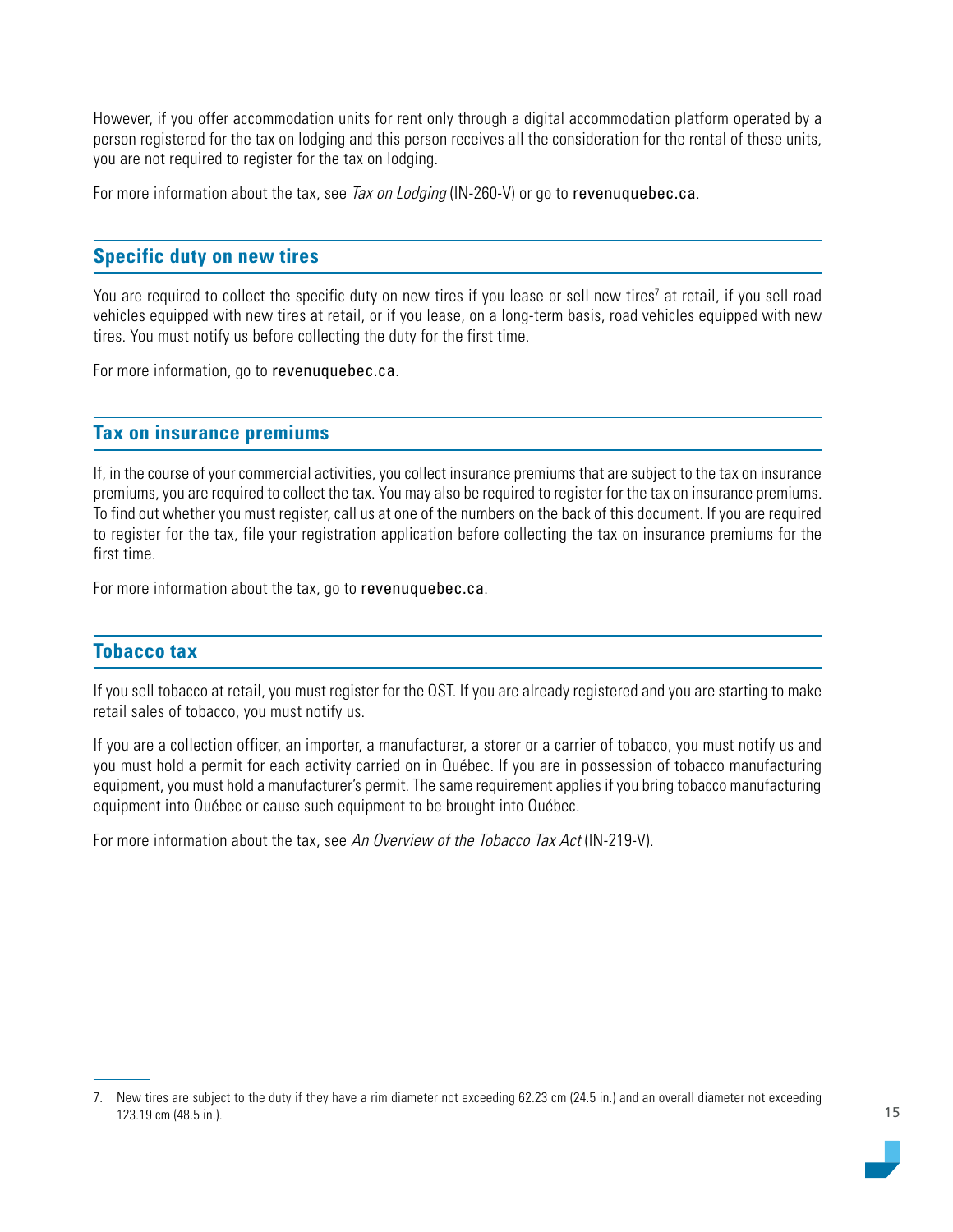### <span id="page-15-0"></span>**Fuel tax**

If you sell fuel at retail, you must register for the QST.

If you are a collection officer, an importer, a refiner or a storer of bulk fuel in an establishment other than a service station, or a carrier of bulk fuel, you must notify us and you must hold a permit for each activity carried on in Québec.

The same requirements apply if you colour fuel oil, or blend, for the purposes of resale, a fuel that is subject to the tax with another petroleum product that is not subject to the tax, unless you hold a refiner's permit. However, a permit is not necessary for commercial activities related exclusively to propane or natural gas.

For more information about the tax, see An Overview of the Fuel Tax Act (IN-222-V).

#### **International Fuel Tax Agreement**

If you are an interjurisdictional carrier who owns a qualified motor vehicle under the International Fuel Tax Agreement (IFTA), you must notify us to obtain an IFTA licence and decals.

For more information, call us at 418 652-4382 or, toll-free, at 1 800 237-4382, or see Carriers and the International Fuel Tax Agreement (IN-231-V).

#### **Municipal tax for 9-1-1 service**

If you supply telephone services, you must register for the municipal tax for 9-1-1 service before you collect this tax for the first time.

The term "telephone service" means a telecommunications service that:

- can be used to dial 9-1-1 to directly or indirectly reach a 9-1-1 emergency centre providing services in Québec; and
- is provided in the territory of a municipality by a telecommunications service provider.

A telecommunications service is considered to be provided in the territory of a municipality where the telephone number assigned to the client for the use of the service has a Québec area code.

For more information about the tax, go to [revenuquebec.ca](http://revenuquebec.ca/en/).

### **Clothing industry**

You must notify us that you carry on activities in the clothing manufacturing industry when you apply for registration.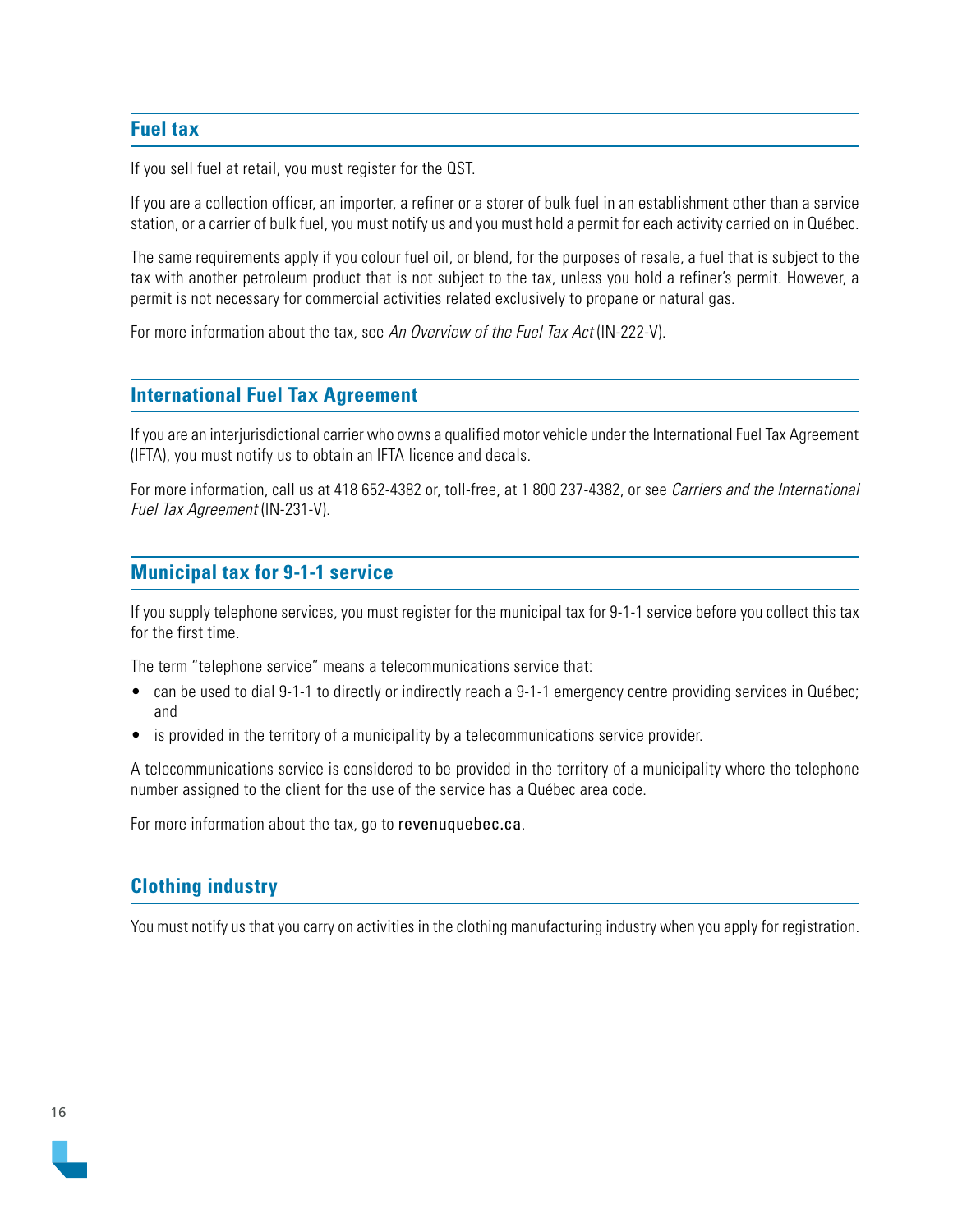# <span id="page-16-0"></span>**Logging operations**

You must notify us if you sell forest products (timber or products derived from timber). You do not have to notify us if your only activity is transporting forest products or cutting timber.

# **Public utilities**

You are subject to the public utilities tax provided for in the *Taxation Act* if your business:

- operates a system of gas distribution to Québec consumers;
- operates a system of production, transmission or distribution of electric power, or produces electric power; or
- operates a telecommunications system.

You must inform us that you carry on these commercial activities when you apply for registration.

### **Mining tax**

If you perform mining operation work on land situated in Québec or in a mine that you own, lease or occupy, you must inform us when you apply for registration.